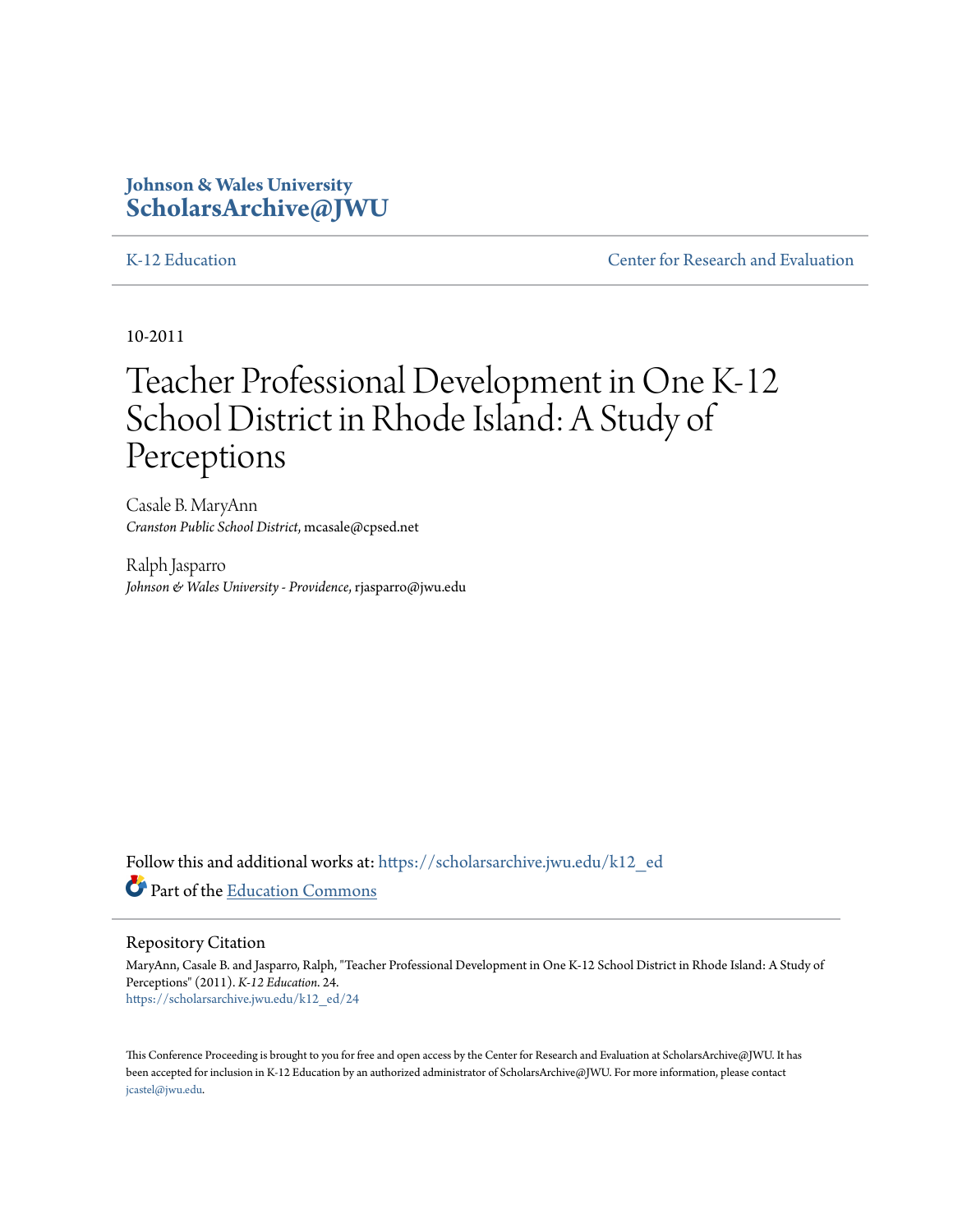**Teacher Professional Development in One K-12 School District in Rhode Island: A Study of Perceptions**

**MaryAnn B. Casale Cranston Public School District Educational Leadership Doctoral Program Feinstein Graduate School Johnson & Wales University**

**Ralph Jasparro Educational Leadership Doctoral Program Feinstein Graduate School Johnson & Wales University**

**Paper presented at the 42nd annual meeting of the Northeastern Educational Research Association, October 21, 2011, Rocky Hill, CT**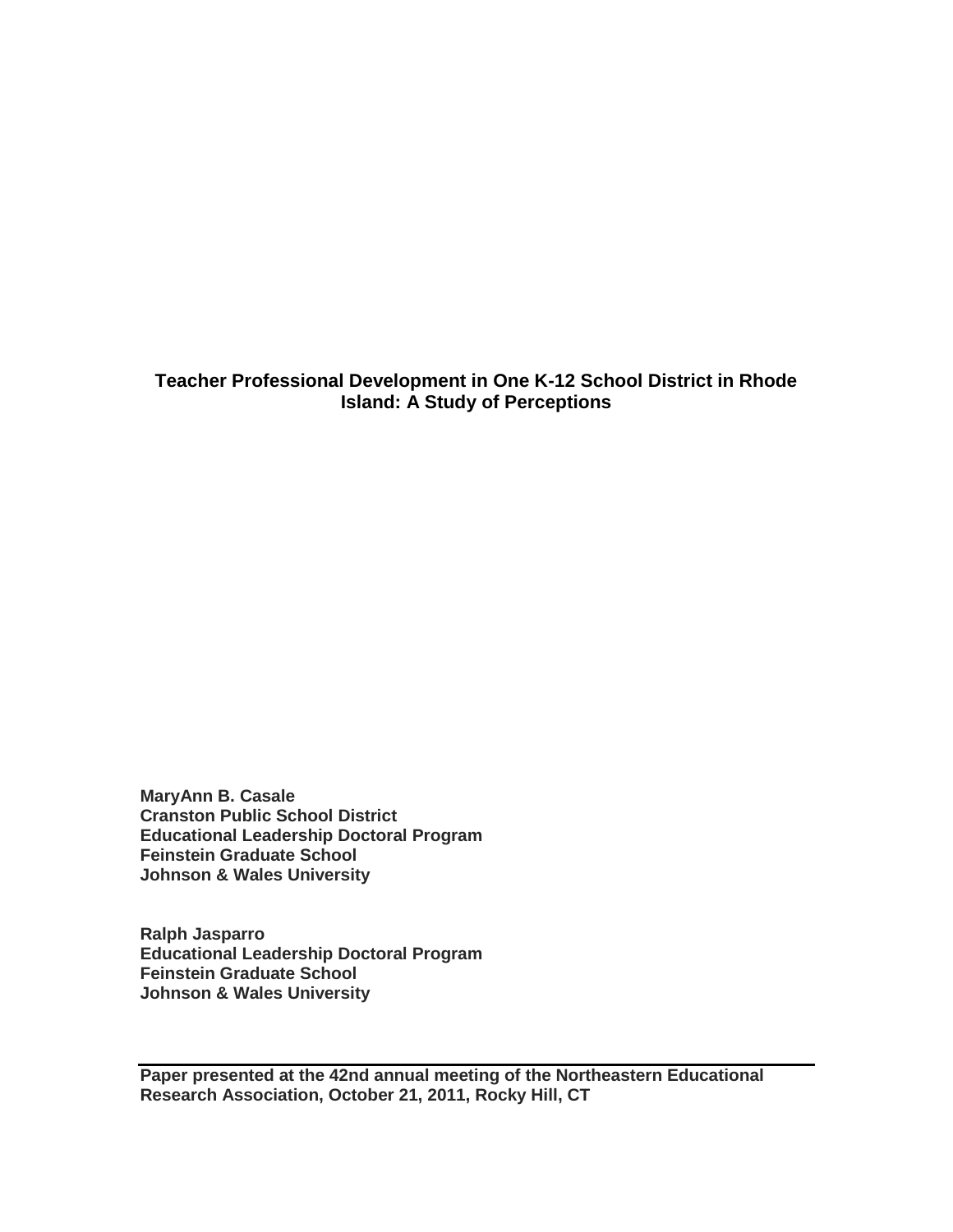#### **Abstract**

The purpose of the qualitative phase of this study was to investigate teachers' perceptions of professional development and the extent to which teachers believe it expands their knowledge and skills and improves student learning.

 Teachers from an urban ring district in Rhode Island were asked to participate in a focus group discussion. A thorough analysis of the content of the responses to focus group questions was completed.

 In general, teachers felt that the most effective professional development experiences had been on topics of their choice and those facilitated by teachers. According to focus group results, collaboration and relevancy were two additional characteristics of effective professional development.

 The results may assist districts, policy makers, and designers of professional development in the quest for more personalized professional learning.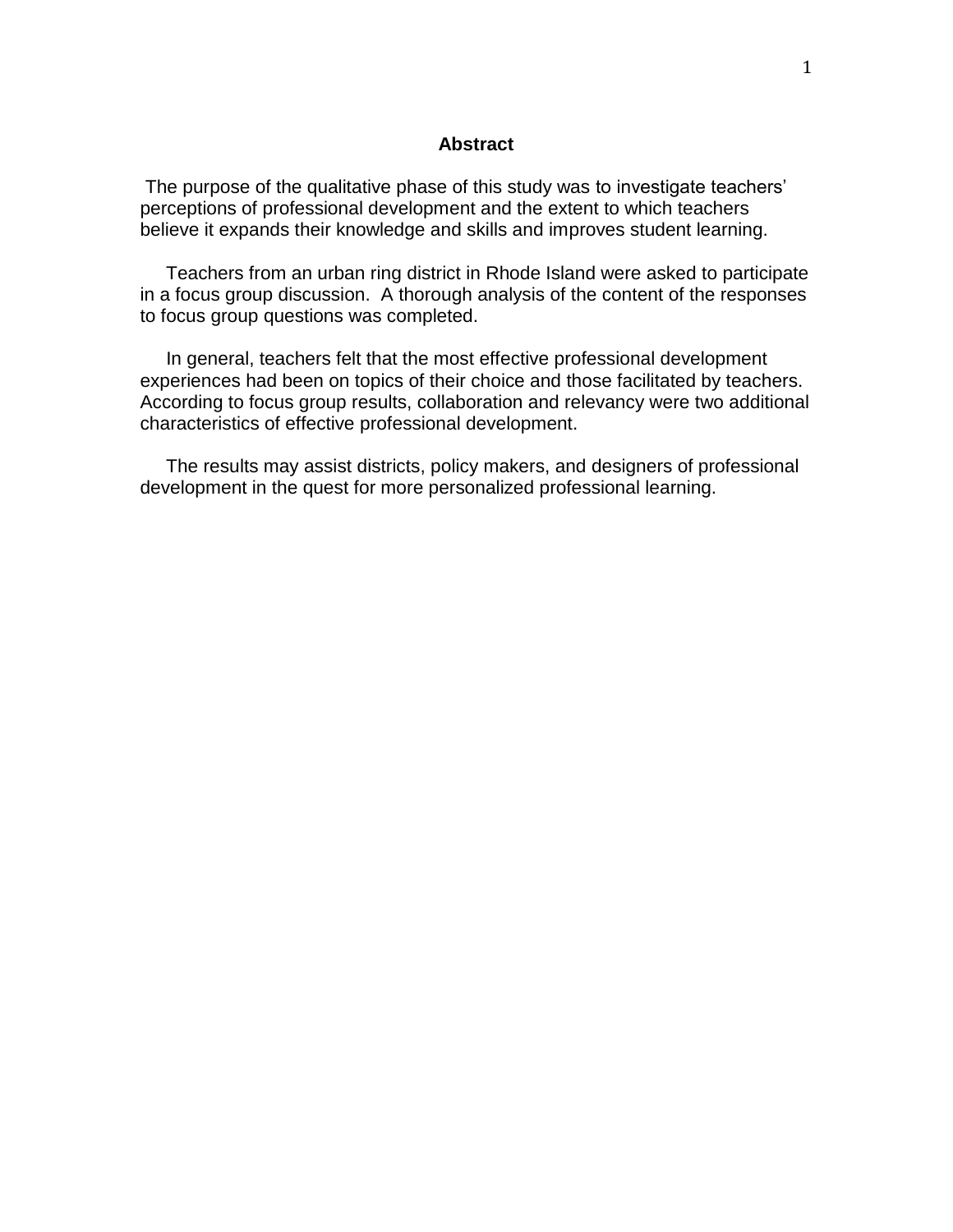#### **Purpose of the Study**

 The purpose of this research was to explore teachers' perceptions of their professional development experiences from one public school district in Rhode Island. This research also provides information about teachers' present attitudes and future expectations of professional development. Data obtained through this study may assist districts, policy makers, and designers of professional development in the quest for more personalized professional learning, and adapt these experiences to teachers' individual needs. Additionally, an increased awareness of the availability of various models of professional development for teachers became evident. This awareness may assist school districts in an exploration of models that fit individual learning styles and may warrant further study.

Subsequent monitoring of the impact of professional development on instruction and student learning may lead to a more thorough evaluation of professional development for educators.

#### **Theoretical Framework**

Employers of the  $21^{st}$  century expect problem solving, critical thinking, innovation, and effective communication as essential skills of their employees, today's students (Wagner, 2008). Mastery of the basic skills of reading, writing, and math is not enough for success in any job beyond what the minimum wage will pay.

 In today's highly competitive global "knowledge economy," all students need new skills for college, careers, and citizenship. The failure to give all students these new skills leaves today's youth, and our country, at an alarming competitive disadvantage. Schools haven't changed; the world has. Our schools are not failing. Rather, according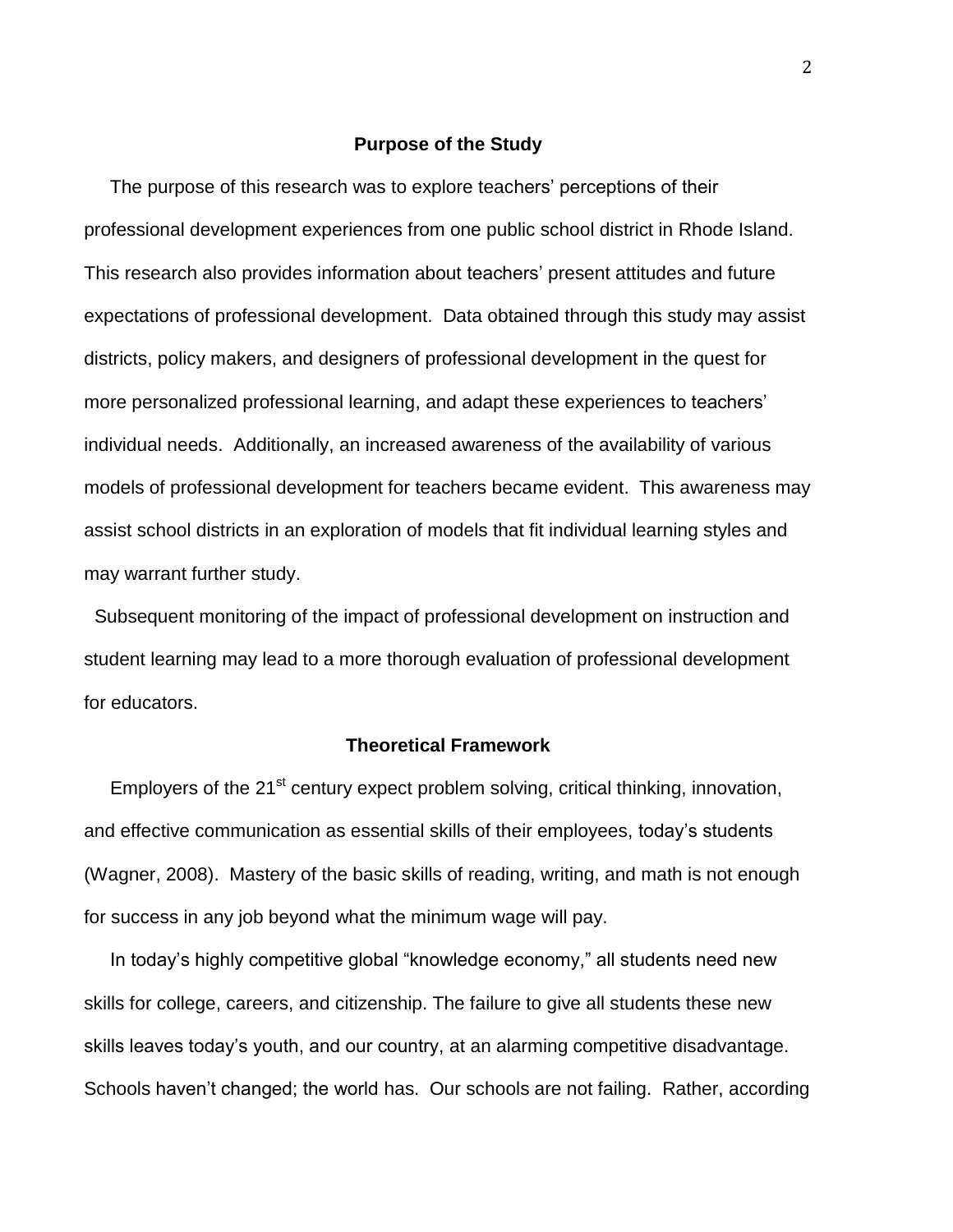to Wagner, they are obsolete - even the ones that score the best on standardized tests (2008).

 According to results of the Program in International Student Assessment (PISA, 2006), the United States ranked 21st out of 30 countries in science and  $25<sup>th</sup>$  of 30 countries in math when compared to other nations in the Organization for Economic Cooperation and Development (OECD, 2010). These rankings drop when Eastern European and Asian nations are added to the list (Darling-Hammond, 2010).

 The PISA assessments require students to apply their knowledge to new problems and situations. Curriculum and assessment systems of other high performing nations emphasize the transfer and application of student learning rather than the rote memorization of facts common in most assessments in the United States (Darling-Hammond, 2010).

 If today's educators are to make an impact on the outdated educational system and teach students the skills necessary for success, they must change what they do. According to Wei, Darling-Hammond, Andree, and Orphanos (2009), "…teachers must learn to teach in ways that develop higher–order thinking and performance" (p. 46). School districts must find more effective methods of professional development for their teachers that will improve teaching and learning.

#### **Methodology**

 The qualitative phase of this study consisted of one focus group in which all certified teachers (*N* = 946) from one school district in Rhode Island were invited to participate. Three hundred sixty two (*N* = 362) teachers responded to an online questionnaire for the quantitative segment of the study. From those participants, eleven  $(N = 11)$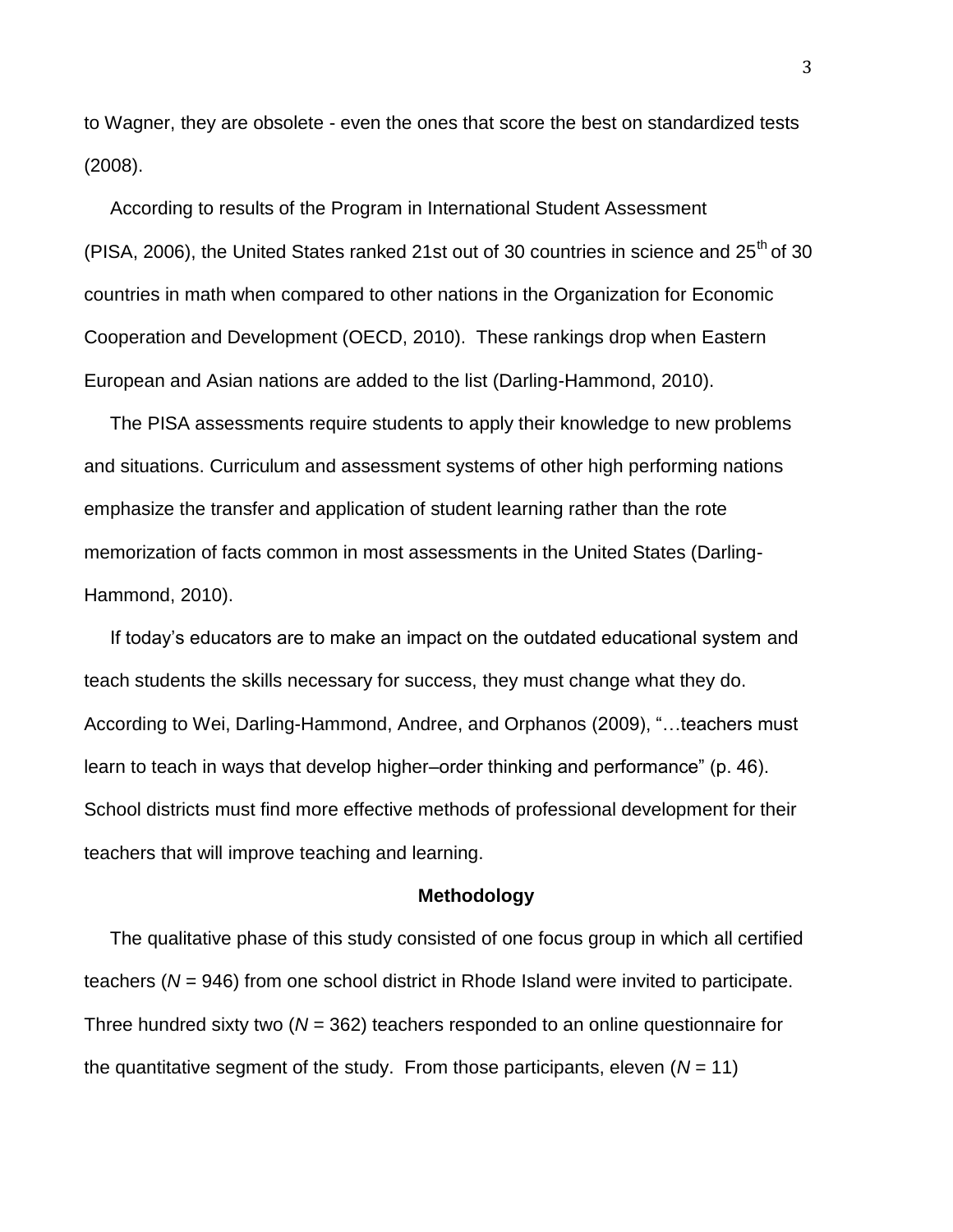volunteered and participated in the focus group. Included were: eight (*N* = 8) elementary teachers (including two math coaches), one (*N* = 1) middle school reading consultant, one (*N* = 1) high school history teacher, and one (*N* = 1) life skills teacher who teaches in a transition program at the high school. "If some individuals recruited for a study decline to participate, the remaining individuals in the sample should be considered "volunteer" participants" (Gall et al., 2007, p. 186). The focus group was conducted in one afternoon for approximately one and one half hours.

 Eight major questions, with additional probes, for the focus group were developed by the researcher to investigate teachers' perceptions of professional development and the extent to which teachers believe their professional development experiences have enhanced their instructional skills and improved student learning. The questions were based upon emergent themes from responses to the close and open-ended questions on the survey questionnaire. "The object is to get high-quality data in a social context where people can consider their own views in the context of the views of others" (Patton, 2002, p. 386).

 The researcher completed a detailed and specific approach to the analysis of the qualitative data (Miles & Huberman, 1994). First, the transcription of the audio recording of the focus group discussion was read three times from beginning to end to look for overall meaning and tentative major categories or themes that may have resulted. Next, the transcription was read again, with the researcher highlighting possible categories and listing them beside the word or phrase in the left margin of the page. On the right margin some notations were made relative to the segment and category and to add clarity. Once several major categories were identified, another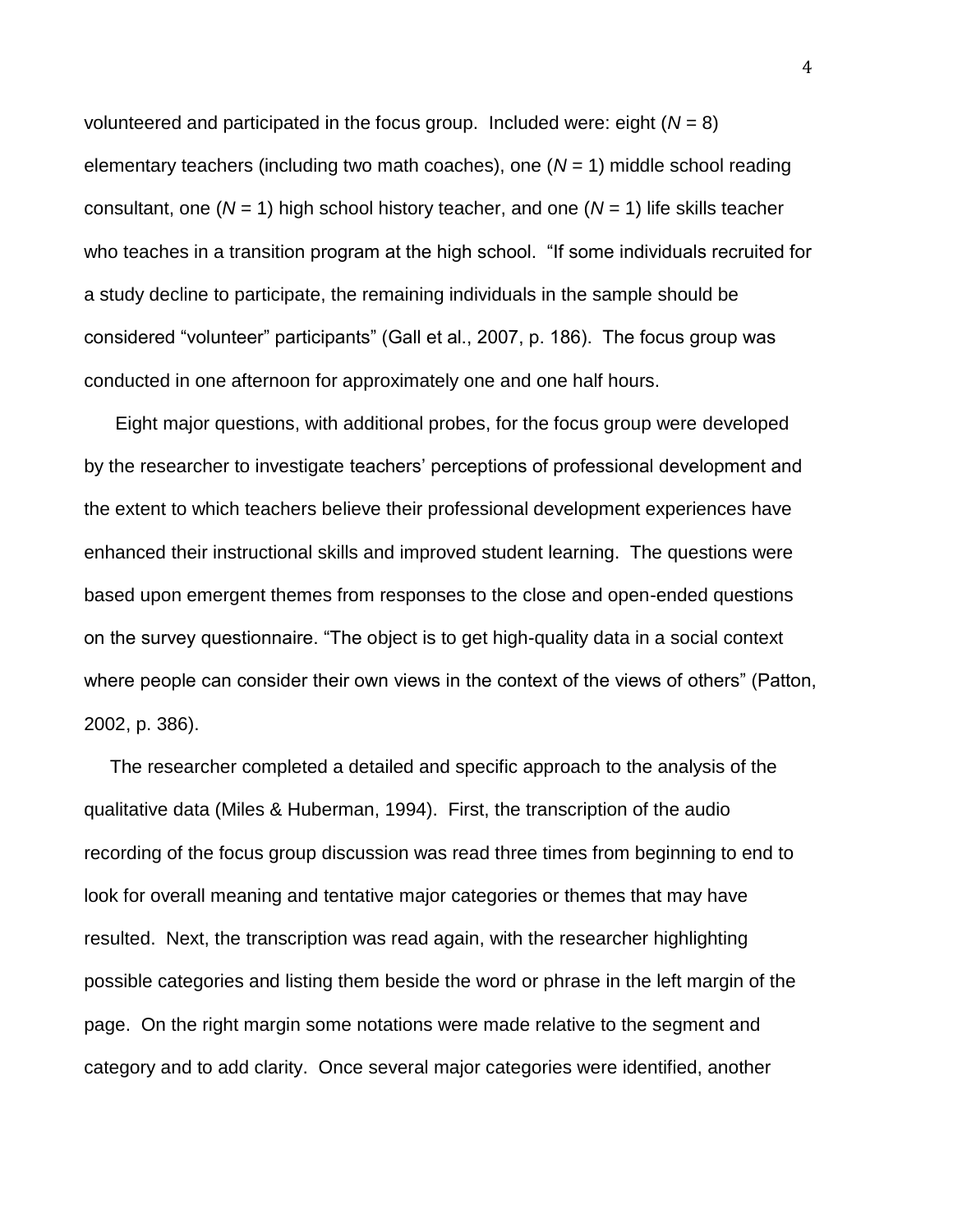read was completed to search for more detail and sub-categories. This strategy was utilized to seek more inferential information and was coded as such. Once similarities, differences, consistencies, and inconsistencies were identified and coded the researcher was comfortable with the justification of the categories and themes that had emerged (1994).

#### **Results**

The qualitative results of this research are outcomes of the questions and

discussions among focus group participants. The findings have been reported

according to resulting themes.

#### **Collaboration**

Focus group participants were asked for their feedback regarding the affects of

professional development on teachers' instructional skills.

Many teachers responded that teaching skills improved by sharing and collaborating

with colleagues. One participant responded:

 I think that I learn a lot from other people doing the same thing that I do in the same field and I think sometimes I have a lack of opportunity to get together with those people because we're all in our little areas and we can't leave and it's really hard to meet.

A math coach continued:

 I have found that teachers will mention that they miss grade level meetings. They always say that it is something they wish they had again. Because, again, they were with each other; working with colleagues or sharing ideas and not an instructor; just a facilitator.

#### Another focus group participant shared:

 Years ago, workshops were presented by teachers, by our colleagues. Teachers were enthusiastic about it because they would learn from their own colleagues. They would know what was going on in the classroom.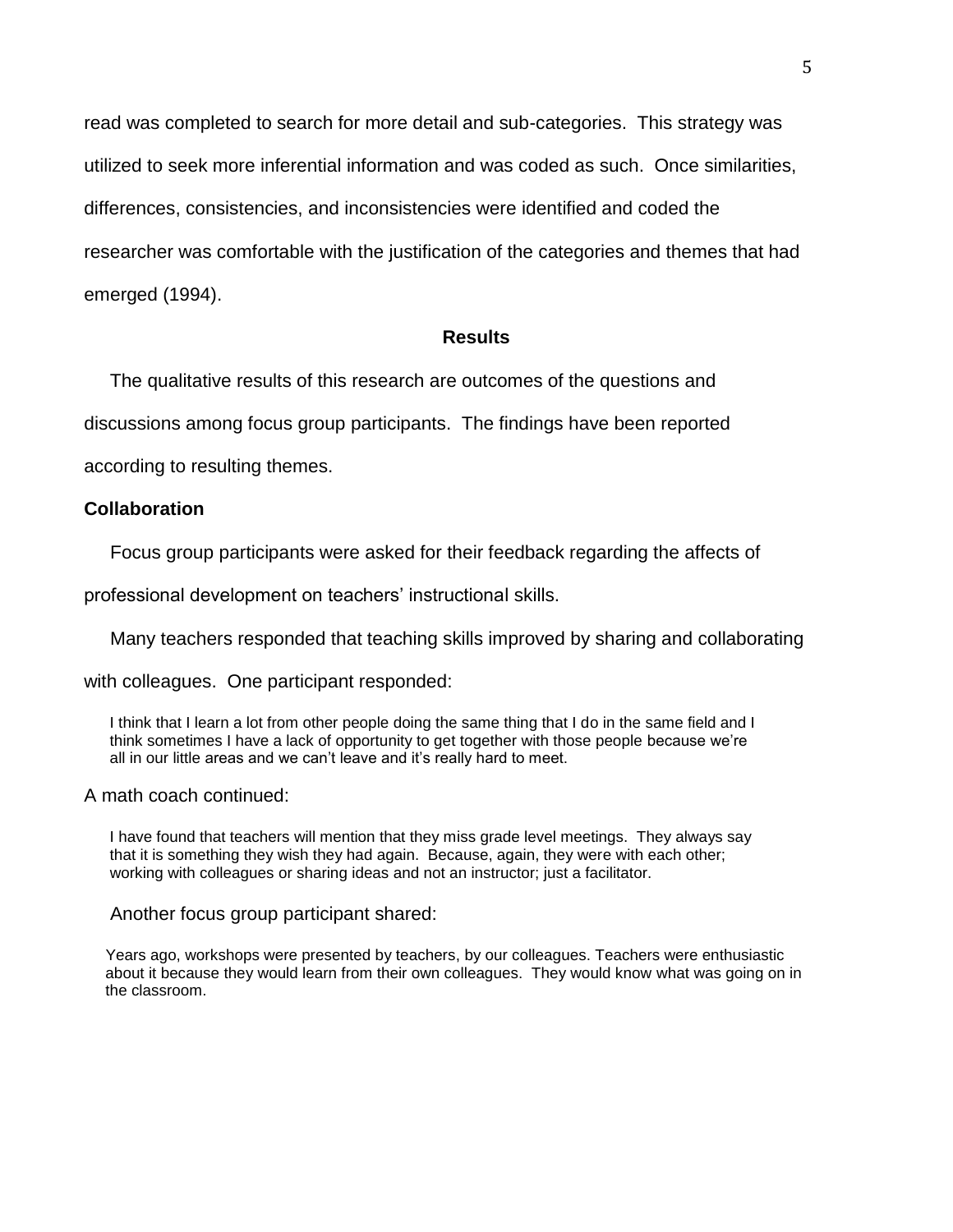Focus group participants that had some experience with online professional

development also stressed that sharing ideas and asking questions of teachers online

from all different areas was a very positive experience. As one respondent explained:

 You talk to people from all over the country and what they're doing in their schools. It's really good.

Another participant's perspective was,

 You have live chat with other people taking the course. So you are online chatting with the same people going through the same thing. I had never done this before and it was interesting".

A focus group participant who had engaged in an online course through the

Annenberg Project reported,

 They would send us student work ahead of time and we had to tell what math the kids understood and what was lacking and how we could help the child, which was really good and it was with teachers all over the country and that was a wonderful experience.

#### **Choice**

Another theme that became apparent from the focus group discussion was that

teachers felt the greatest impact on their instructional skills when they had a choice of

topics and input into the topic covered in their professional development.

A participant made a reference to the Science curriculum that was currently being

written with teacher input.

 The teachers have ownership of it so it is not coming top down, it's theirs; they feel more comfortable with it so you have teacher telling teacher instead of administrators saying, "You need to do this; this needs to get done".

Another teacher had an opportunity to choose an area to improve upon and chose

writing instruction. She explained:

 I wanted to improve on writing; and then to video tape myself doing writing lessons and the first three (videos) I tossed and would never submit to anybody, to look at some of the stuff that I was doing with my kids and even some of the phrases I used. I could see that I wasn't clear with kids; but I think the thing that has changed my teaching the most is the opportunity to video tape myself and say, OK, I thought I was better than that.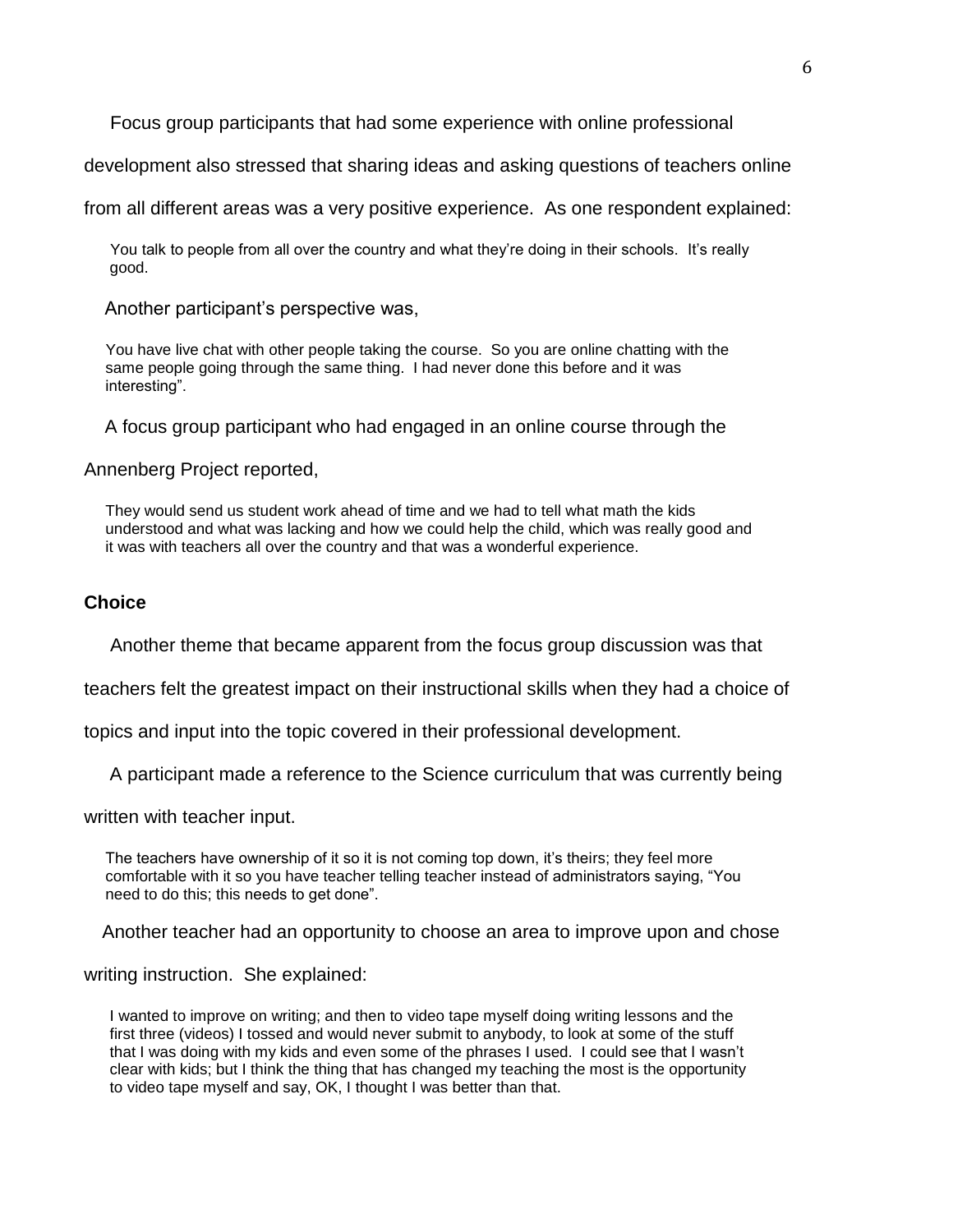Another focus group participant responded:

 I get more out of it and I find it more positive if I'm choosing to be there. Again, not just because someone is mandating I need to be there but because I say here is a need that I have.

Several participants reported that a major advantage to online professional

development is that, "…it's individualized to you". One respondent reported that they

had learned:

 …a new way to look at the data…after this webinar, we were able to look at it differently and I feel it's changed the classroom just in two weeks because my small groups are now different. That was a good webinar. It allowed you to have input.

#### **Relevancy**

Several elementary teachers discussed a graduate math course that had been

offered through the school district in which they had participated. They all agreed that

the course had a positive affect on their math instruction because it focused on higher-

level thinking and problem solving skills, which is directly aligned to the  $21<sup>st</sup>$  century

skills taught in their present curriculum.

As explained by one teacher:

 If you teach someone to think, it doesn't matter what kind of problem you give them because they'll be able to problem solve it and think it through.

Several focus group participants had engaged in various online courses that had

required reflection papers. They reported that those courses were the most rigorous of

all they had ever been engaged in. As one participant reported:

 Anything that makes me more reflective about my teaching makes me better in the classroom. I have to think about what I did; how I did it; what were the responses; how can I anticipate the next time being better at that. Anything that forces you to do that more, it makes you a better teacher in the classroom.

Another participant who had participated in a different online course reported:

 These reflection papers, they work. And honestly; it was a two-credit course; it was one of the most rigorous courses I've ever taken".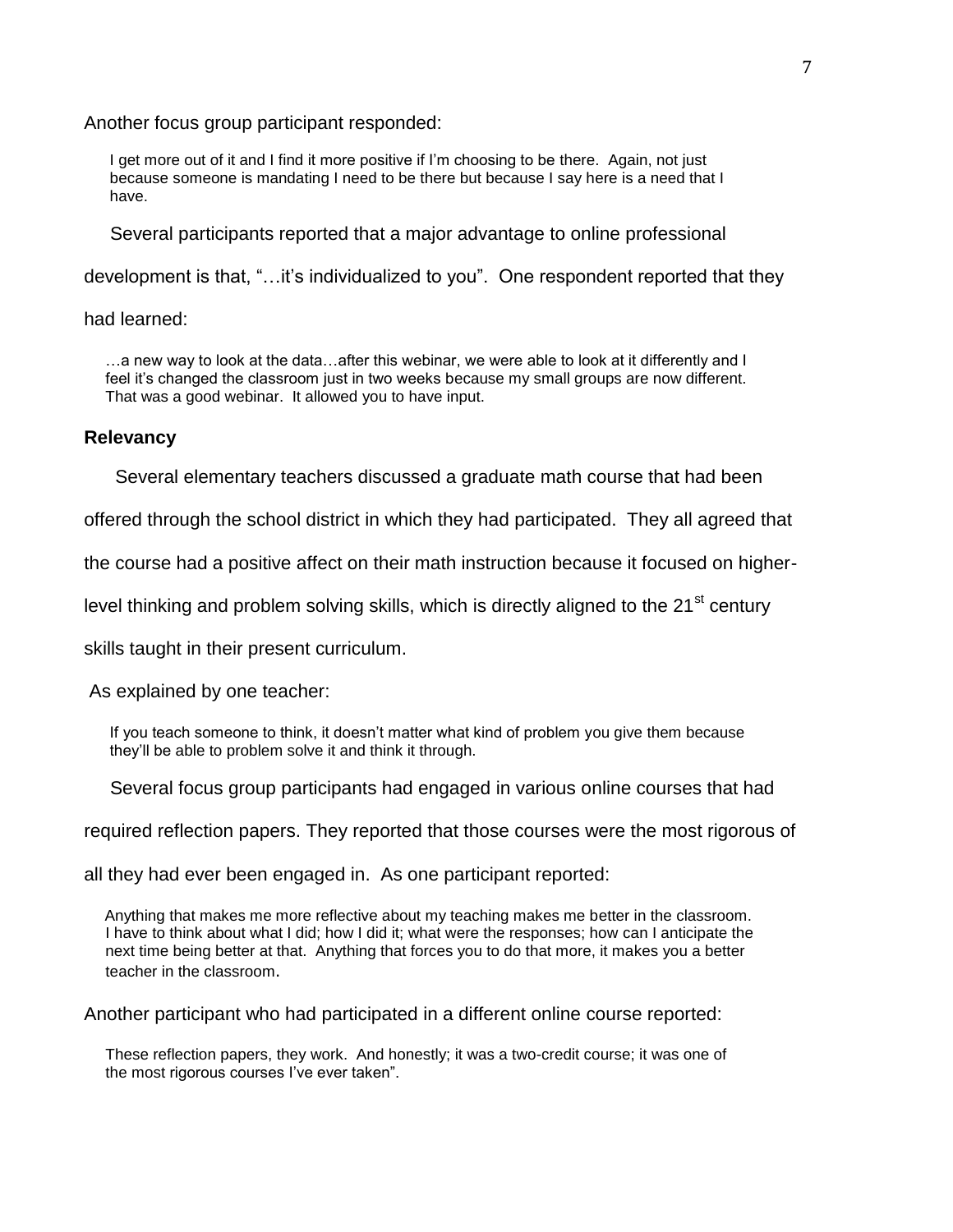Another comment recorded and related to the relevancy theme was:

You want to see how this is going to affect your teaching life and feel like you walked away changing something the next day in your classroom.

The respondents reported that because the content of the professional development

was relevant to the teachers, it had a positive affect on their instructional practice.

When referring to an ineffective professional development experience, one teacher

explained:

 We were literally asked to cut and paste; cut things out and put tabs on pages; we would spend over an hour doing that. That was the professional development. The presenter was not a teacher. He was a representative from the book series that gave us busy work and it was insulting.

#### **Additional Qualitative Findings**

Additional qualitative information was an outcome of the following focus group

question, "Have you collected any evidence that a particular professional development

activity or experience has had a direct impact on student learning?" This question is

directly related to research question 2, "To what extent do teachers believe that

professional development improves student learning?"

Many participants responded with a variety of professional development experiences

that they felt were positive; however, with the exception of one math coach, most

teachers did not respond with specific examples of improvement in student performance.

The math coach explained that she had observed her school's math scores on the

state assessment had improved as a result of a specific math program in which she had

training. She illustrated:

 When I had taken Discrete Math and brought it back to the classroom it wasn't just computation; it wasn't just arithmetic and it was new to the kids. Very little was depth of knowledge #1, where you ask questions that only require quick recall from them. I noticed Math scores went up quite a bit. The first thing that happened when a child opened up the booklet she said, "This is so easy".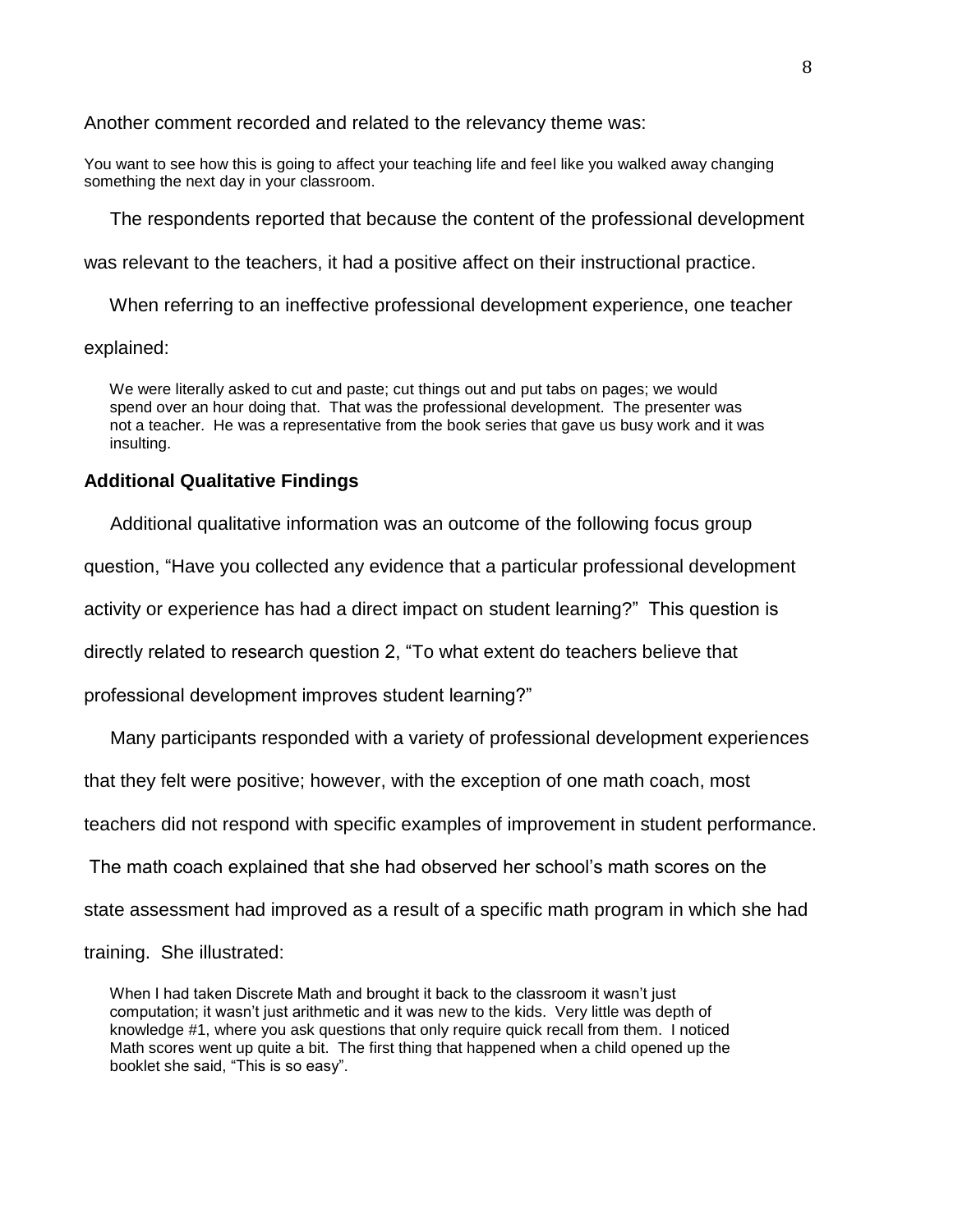An elementary teacher who had participated in writing the new science curriculum

described it as a positive professional development experience but did not offer

evidence of student learning. She explained:

 I think working with the Dana Center and writing the science curriculum has made me more technology based; more hands-on because we don't have any books that match the curriculum. It definitely has made me more technology savvy trying to find websites for the kids to interact with. It's helped me create many more hands-on lessons. The kids love it. They think everything is fun.

Another participant shared a positive professional development experience she had

participated in, but did not offer substantiation of student learning. She stated:

 I thought the pd offered on the use of rubrics really helped me out with a lot with IEP's. I go over with each student the IEP and goals that we have set. I actually go over it with the student; it's something that's really meaningful. That when I show them, this is what we're trying to work on and how do you feel you're doing on it? It's very helpful for them as it is for me.

The final qualitative data were collected following the focus group question: "Please

describe any type of online professional development activity that you have experienced.

Explain how it influenced your teaching and your students' learning." This question

directly relates to research question 3, "How do teachers perceive the value of online

professional development as it relates to their knowledge and skill enhancement?"

Many of the focus group participants reported that they have participated in some

type of online professional development. There were some who had never participated

and reported that they felt uncomfortable and not knowledgeable enough about

technology to pursue online professional development at the time.

For example:

 I don't have the comfort level thing for it yet. I still like that instructor in front of me. The few things that I've done online are webinars and they've turned out… where the person is just reading exactly what's right in front of you to give you the same information you could have gotten if you read the brochures yourself.

An additional response was: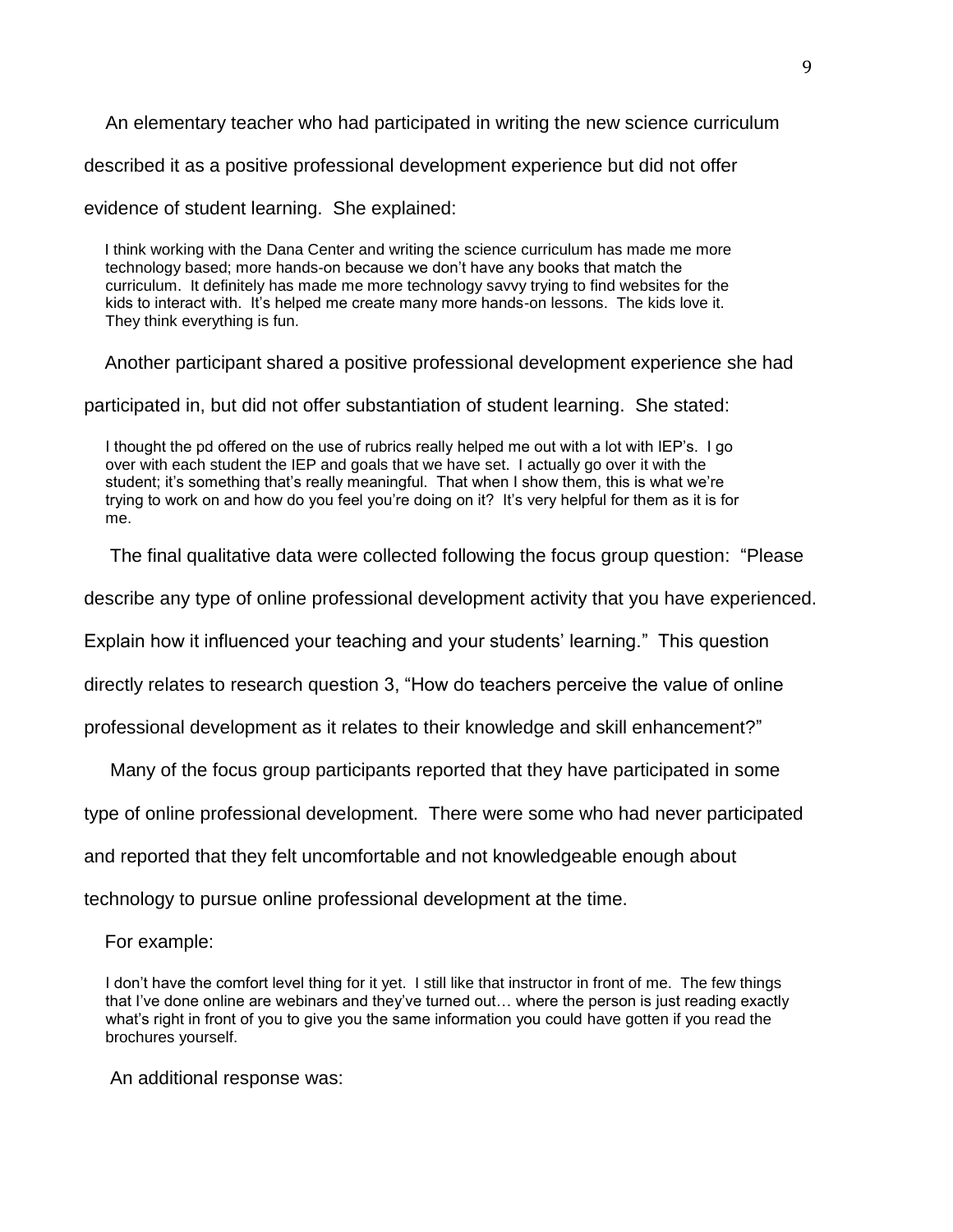…I don't think that I'm technology savvy. So for me to sit in front of a computer and worry about something going wrong or losing something and there's nobody there. That's the other piece of it. How comfortable I am with the computer itself.

However, the majority of teachers who have had the experience expressed many

advantages to online learning.

A focus group participant's response:

 Online's more self-directed. You've brought yourself to the computer and you know where your heading and it's individualized to you. It's tailored to you as opposed to you trying to fit yourself into a workshop that you don't even need.

A different participant added:

 …the human element does lend itself to distractions and non-productivity. Whereas, if you're doing it and you need to get it done and it's yours, and you own it, you're more inclined; more motivatd to get more out of it.

Convenience was stated as an advantage to online professional development:

 I like the independence of online, if I have my kids crying, I can go to them. I'm not thinking that I have to pick them up at this time at child care.

#### **Findings from Open-ended Survey Questions**

The open-ended items on the survey questionnaire were added to support and

confirm the qualitative findings of this research. Participants were asked to respond to

the following open-ended questionnaire item: "In your experience, what factors

contribute to effective professional development?" The responses to this open-ended

question corroborated results gleaned from the focus group responses.

Many respondents replied that working with their colleagues and sharing ideas had the greatest impact on their instructional practice. This included: the development of common assessments, examination of student work, attendance at book clubs, coteaching, collaboration with same grade level or content area teachers, and sharing common planning time with colleagues. Examples of comments made by respondents included: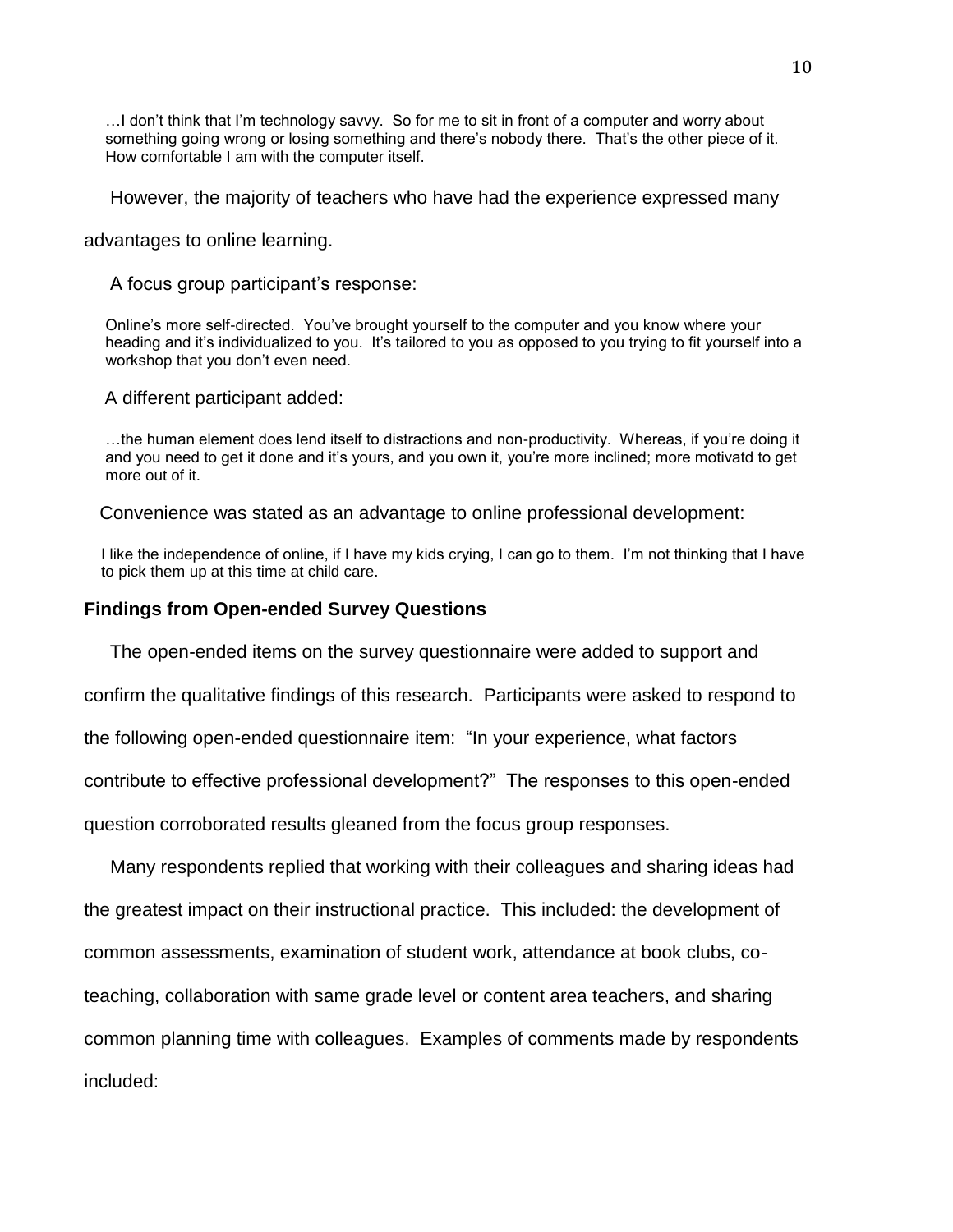Collaborating with other teachers.

Collaboration among teachers, cross-grade level meetings, principal involved in planning.

Collaboration and resource sharing.

Collaborative effort at department level to ensure consistency of resources used.

 Effective professional development consists of teams of grade level teachers, professional coaches, and administration all working together…

These statements support and confirm the theme of collaboration that had emerged in

the qualitative data gathered from the focus group participants.

Choice was another theme that emerged from the qualitative data. The following are

statements made in response to the same open-ended item on the survey

questionnaire: "In your experience, what factors contribute to effective professional

development?"

Ability to choose topics that are appropriate for your job.

Allowing teachers to decide what is needed, offering choice.

An effective professional development is when we can choose what we want to go to and not

mandated to attend certain ones since those might not apply to everyone.

ASK the teacher!

An additional theme that emerged from the qualitative focus group data was the

construct of relevancy. The following statements are examples from the open-ended

item that has confirmed this theme:

 A PD that gets me excited about bringing back to my students because it will make them excited about learning.

 A series of PD's that present information and allow faculty to bring back in the field and apply what has been learned and then return to discuss successes and challenges.

A topic that directly relates to the field I work in.

Being actually able to use the information in the classroom.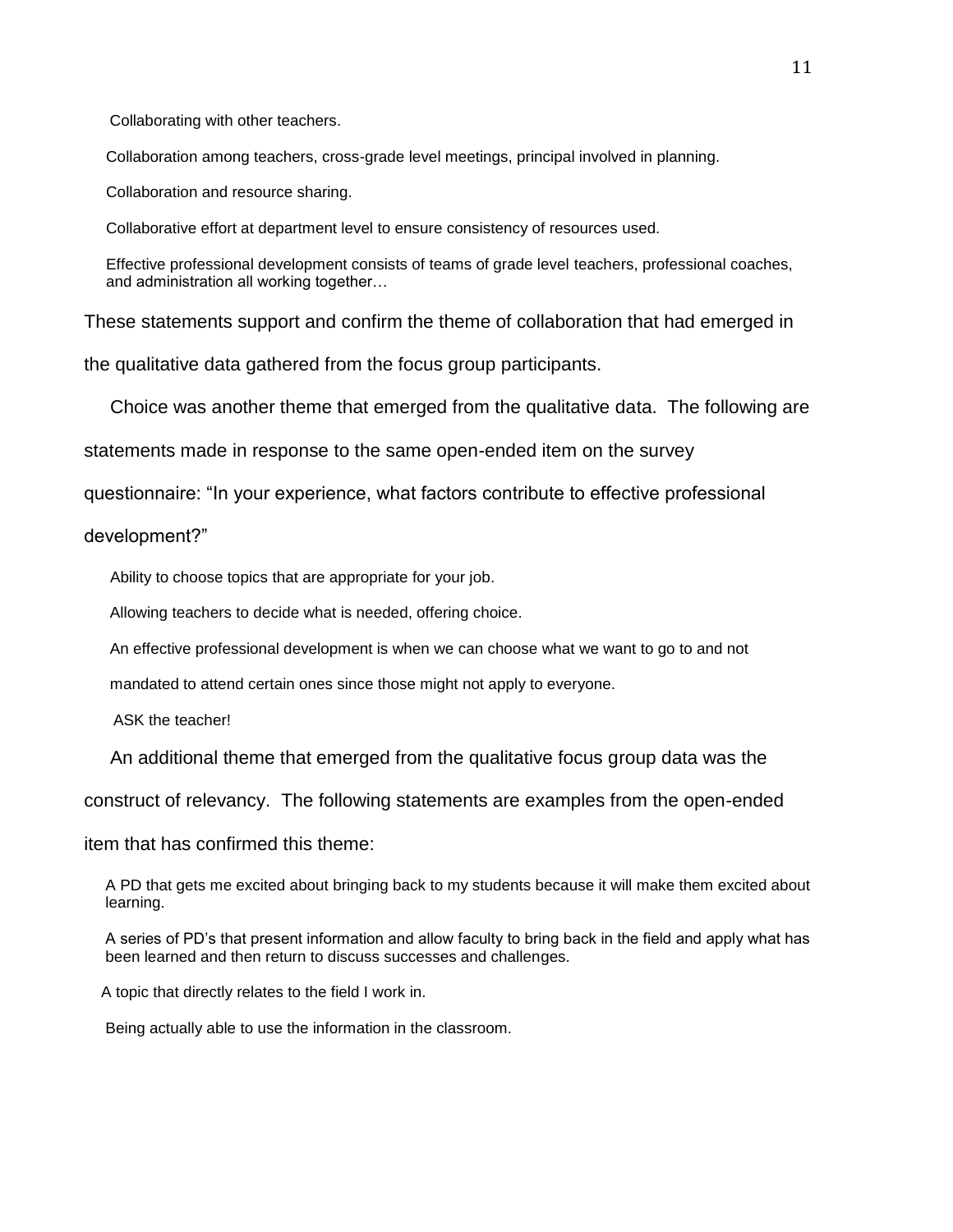#### **Discussion and Conclusions**

 Teachers must meet their students' needs while connecting students' experiences to the goals of the curriculum. At the same time, teachers must understand the learning process and engage in effective instructional practices (Wei et al., 2009). School administrators and teachers find themselves as recipients and/or facilitators of professional development programs. While educators may consider some experiences as time well spent, many professional development programs are now recognized as ineffective and disconnected to the core work of teaching and learning (Joyner, 2000).

 The acquisition of 21st century skills and concerns about China and India surpassing the U.S. in technological skills is a "hot topic" in the literature today. Many researchers suggest that the answer to the success of our students depends upon the teachers' professional learning (Guskey, 2003; Wei et al., 2009). Research suggests there is "evidence that professional development can lead to improvements in instructional practices and student learning" (Borko, 2004, p. 3).

 The purpose of this study was to explore teachers' perceptions of professional development. Since there are a plethora of professional development activities offered and often mandated for teachers, this researcher sought teachers' input as to what constituted effective professional development.

 Qualitative data revealed three emergent themes about teachers' perceptions of professional development as reported by focus group participants. Collaboration, choice, and relevancy were characteristics teachers felt were important to include as part of their professional development. According to the literature, these factors do contribute to effective professional development and an increase in student learning,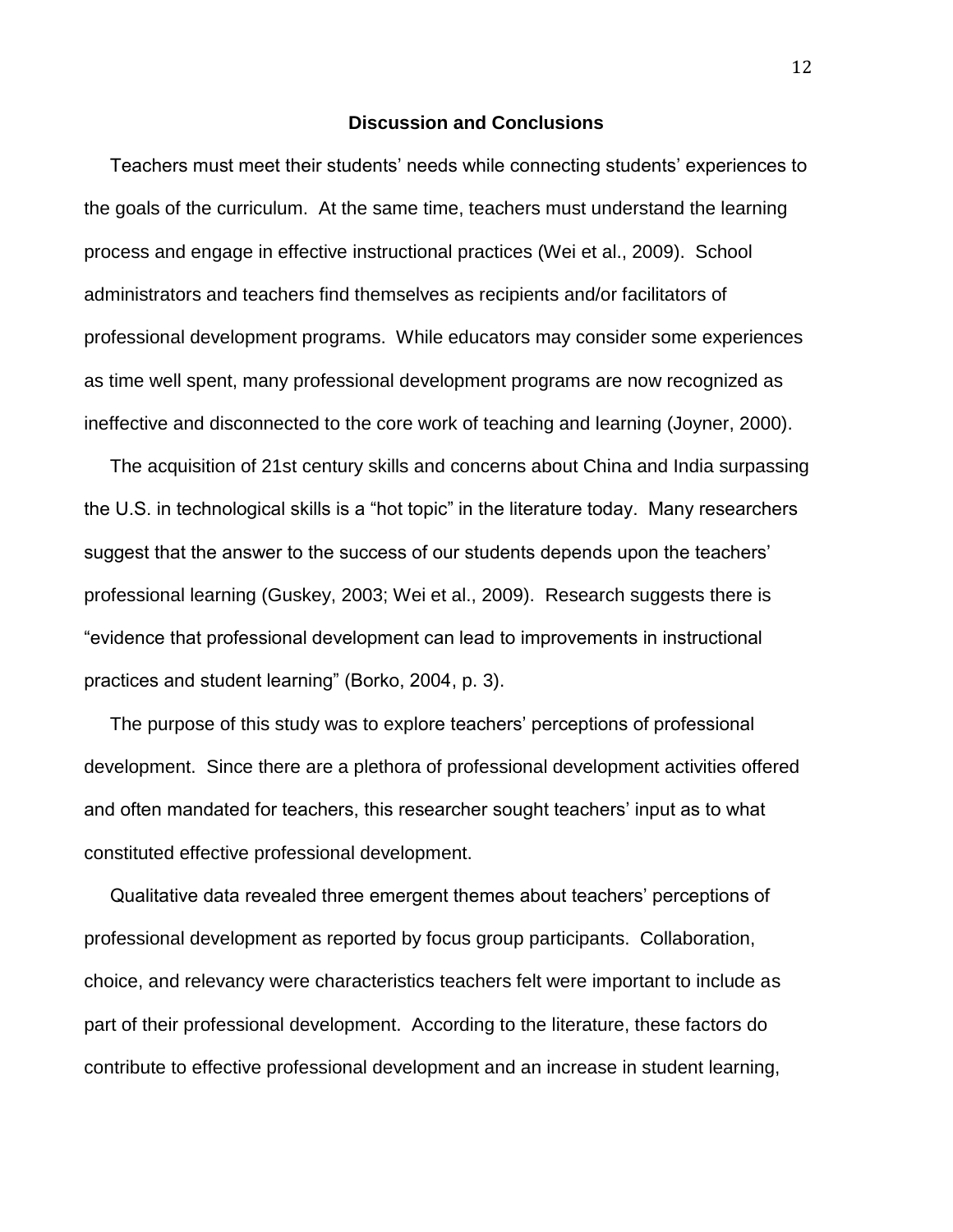although they are not mutually exclusive (Dufour et al., 2005; Easton 2008; Fullan, 2005; Wei et al., 2009). If teachers choose to collaborate, that is, plan, examine student work, develop common assessments, and problem solve together, the activities become relevant and directly related to their classroom practice. These practices are commonplace in countries where higher student achievement has been recorded (Wei et al., 2009).

 Results of this study suggest that many teachers perceive their recent experiences of professional development as successful and effective. The literature suggests that the effectiveness of professional development should be systematic and based on student improvement data (Guskey, 2000). This research also suggests teachers seek more collaboration with their colleagues as well as a choice of topics relevant to their classroom practice. The literature suggests those characteristics contribute to the formation of professional learning communities, which leads to improvement of instructional practices and student learning (Easton, 2008; Schmoeker, 2004; Wood, 2007).

 Results of the focus group discussion suggest that those teachers who had participated in online professional development included online courses with live chat sessions, examination of student work, and reflection papers. Most focus group participants reported that online professional development had a positive influence on their teaching practices.

 Open-ended questions supported the qualitative results by supporting its three emergent themes: collaboration, choice, and relevancy. Responses confirmed that working with colleagues was the most preferred and most effective professional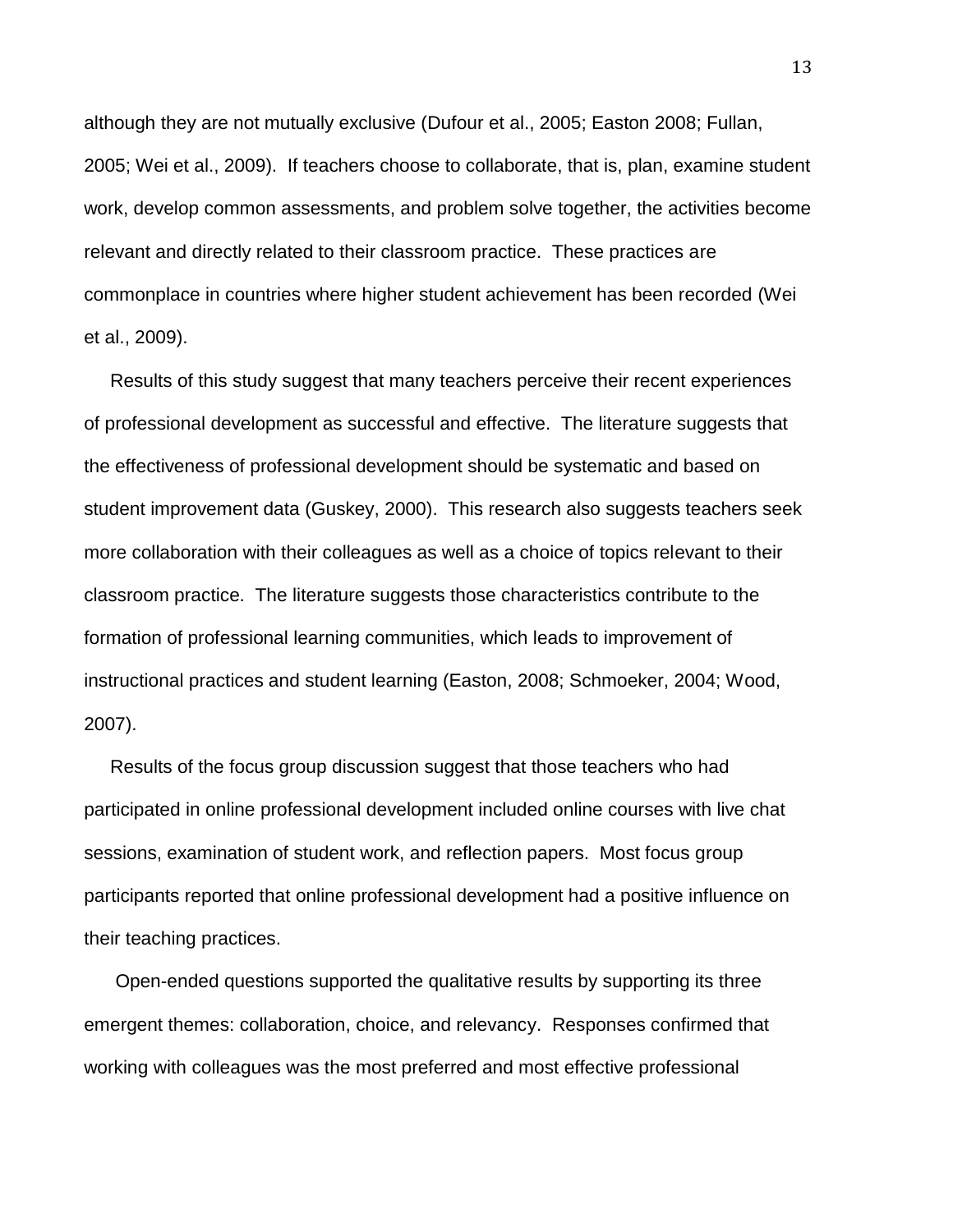development with specific examples of collaboration cited. In addition, the notion of teachers having a choice of professional development topics is substantiated by responses to the open-ended question. Findings from the open-ended question also confirm the qualitative theme of relevancy of professional development activities.

### **Educational Implications**

#### **District Policymaker Recommendations**

- Develop a policy for school based professional development based on individual building school improvement plans.
- Provide time for district-wide teacher collaboration among and across grade levels and content areas.
- Adopt or develop a research-based model of evaluation of professional development using student achievement as a measure of effectiveness.
- Provide considerable district-wide time for effective professional development, that is well organized, carefully structured, purposefully directed, and focused on content, pedagogy, or both (Birman et al., 2000; Guskey, 2000).

#### **School Leader Recommendations**

- Configure a building schedule to allow time for teacher collaboration. Activities may include lesson planning, examination of student work, development of common assessments, and problem solving. Time should be structured and well organized, with a well-defined purpose.
- Connect professional development to school improvement planning, to standards and the curriculum. Include teacher input as to the content, process, and product of the activities.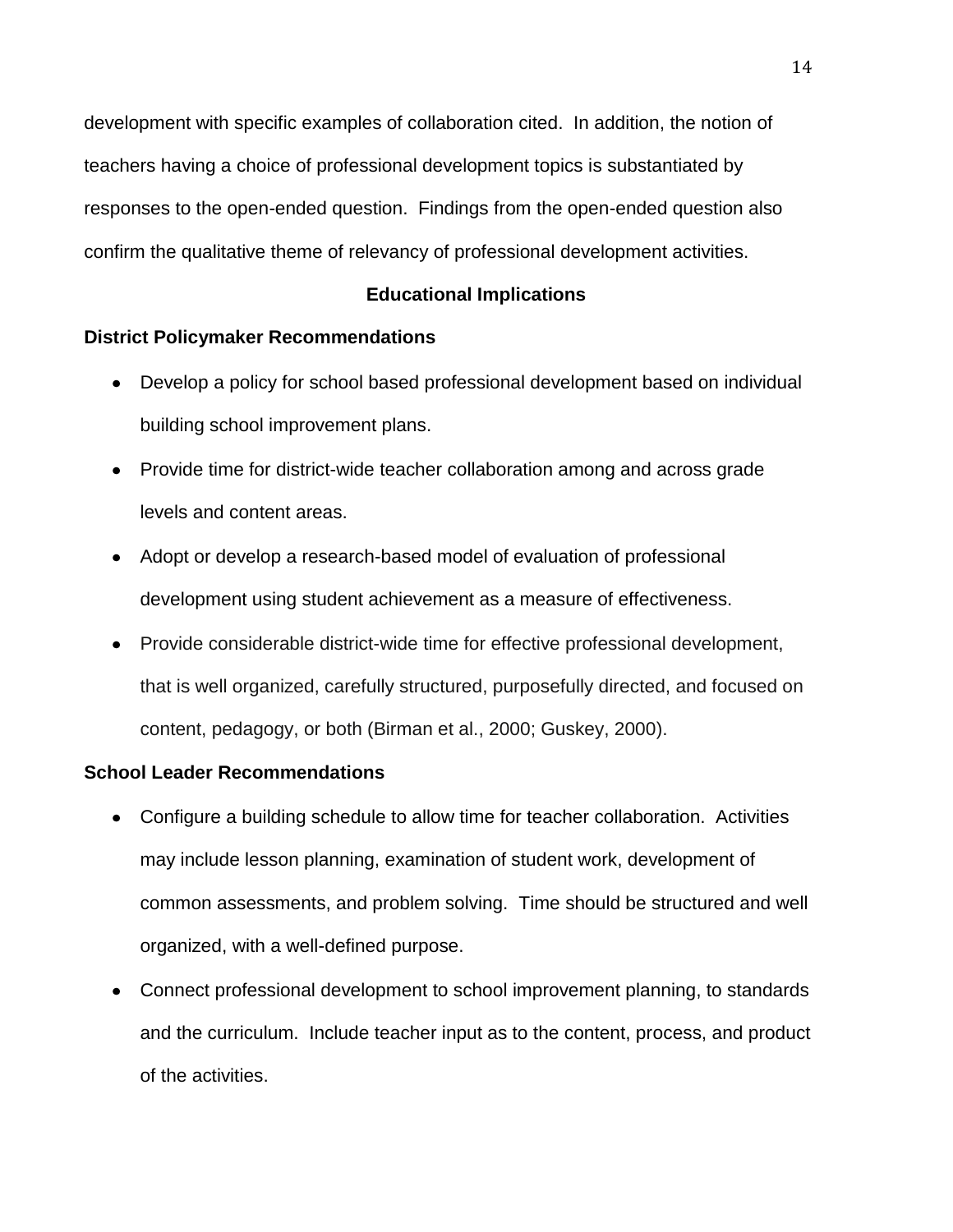- Provide feedback, coaching, and support for teachers from the school leader following the introduction of new content and pedagogies.
- Ensure that professional development activities should be relevant to each individual teacher so that each may utilize concepts, theories, and/or newly acquired skills directly to his/her circumstance.

#### **Teacher Recommendations**

- Participate in the development of the building's school improvement plan and incorporate teacher professional development content and processes as components of the plan.
- Collaborate with colleagues, including lesson planning, examination of student work, development of common assessments, and encourage professional conversations among teachers.
- Request feedback, support, and coaching of new content and pedagogy from school leaders.
- Document student learning which is a result of recently acquired content or pedagogy in order to assess the effectiveness of a professional development activity**.**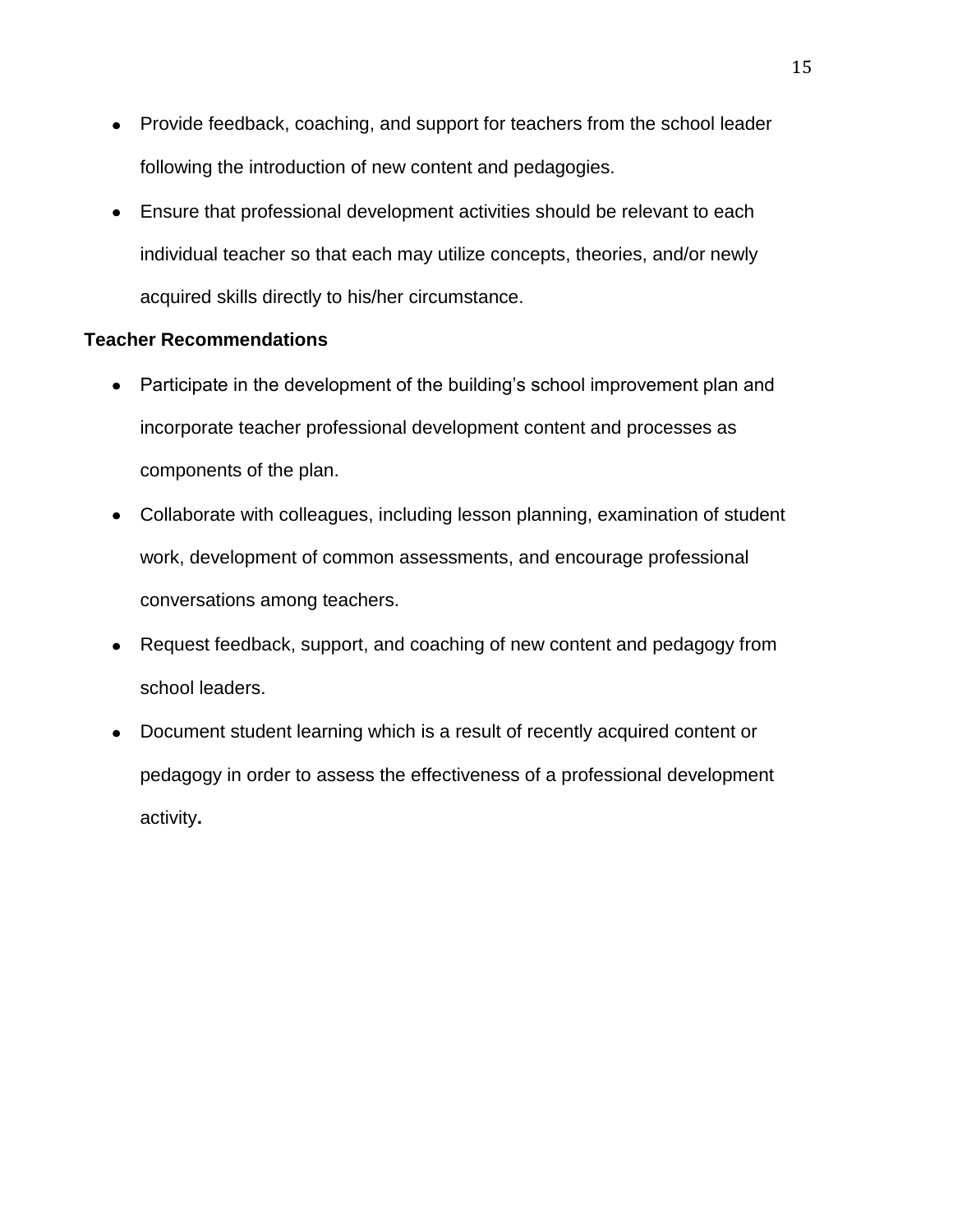#### **References**

- Birman, B., Desimone, L., Porter, A., & Garet, M. (2000). Designing professional development that works. *Educational Leadership, 57*(8), 28-33.
- Borko, H. (2004). Professional development and teacher learning: Mapping the terrain.  *Educational Researcher, 33*(8), 3-15.
- Darling-Hammond, L. (2010). *The flat world and education*. New York, NY: Teachers College Press.
- DuFour, R., Eaker, R., & DuFour, R. (2005). *On common ground: The power of professional learning communities*. Bloomington, IN: National Education Service.
- Easton, L. (2008). From professional development to professional learning. *Phi Delta Kappan, 89*(10), 755-759.
- Fullan, M. (2005). *Leadership and sustainability: System thinkers in action*. Thousand Oaks, CA: Sage.
- Gall M., Gall, J. & Borg, W. (2007). *Educational research: An introduction.*  Boston, MA: Allyn & Bacon.
- Guskey, T. (2000). *Evaluating professional development*. Thousand Oaks, CA: Sage.
- Guskey, T. (2003). Professional development that works: What makes professional development effective? *Phi Delta Kappan, 84*(10), 748-750.
- Joyner, E. (2000). No more "drive-by staff development: The five learning disciplines as a path toward comprehensive school change. In P. Senge, (Ed.), *Schools that learn: A fifth discipline fieldbook for educators, parents and everyone who cares about education.* (p. 385-395). New York, NY: Doubleday.
- Miles, M., & Huberman, M. (1994). *Qualitative data analysis*. Thousand Oaks, CA: Sage.
- OECD (2010). Strong performers and successful reformers in education: Lessons from PISA for the United States. [http://dx.doi.org/10.1787/9789264096660.](http://dx.doi.org/10.1787/9789264096660)
- Patton, M. (2002). *Qualitative research & evaluation methods*. Thousand Oaks, CA: Sage Publications.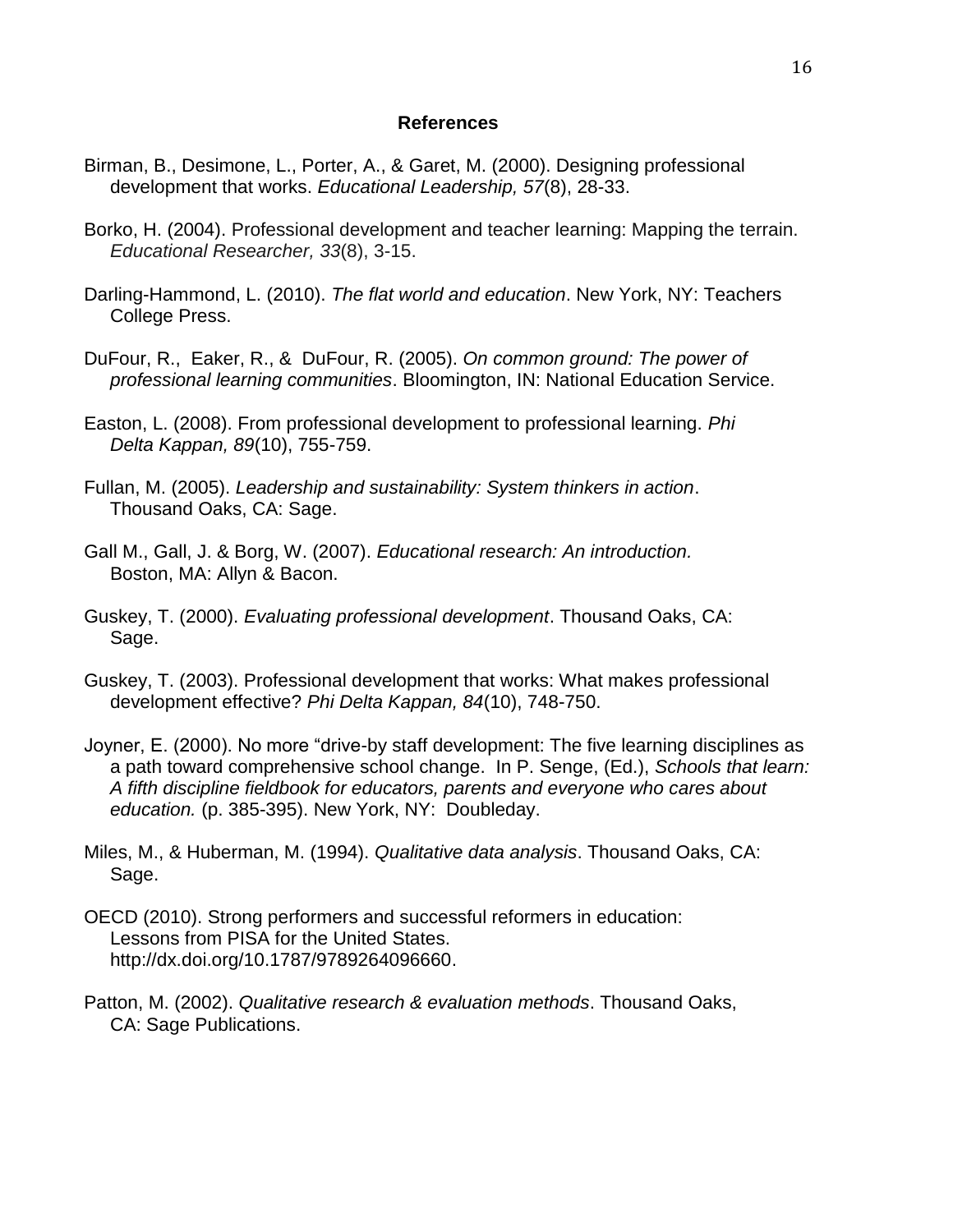- Schmoker, M. (2006). *Results now: How we can achieve unprecedented improvements in teaching and learning.* Alexandria, VA: Association for Supervision and Curriculum Development.
- Wagner, T. (2008). T*he global achievement gap: Why even our best schools don't teach the survival skills our children need – and what we can do about it.* New York, NY: Basic Books.
- Wei, R., Darling-Hammond, L., Andree, A., Richardson, N., & Orphanos, S. (2009). *Professional learning in a learning profession: A status report on teacher development in the United States and abroad*, Stanford University, National Staff Development Council.
- Wood, D. (2007). Teachers' learning communities: Catalyst for change or a new Infrastructure for the status quo? *Teachers College R*ecord, *109*(3), 699- 739.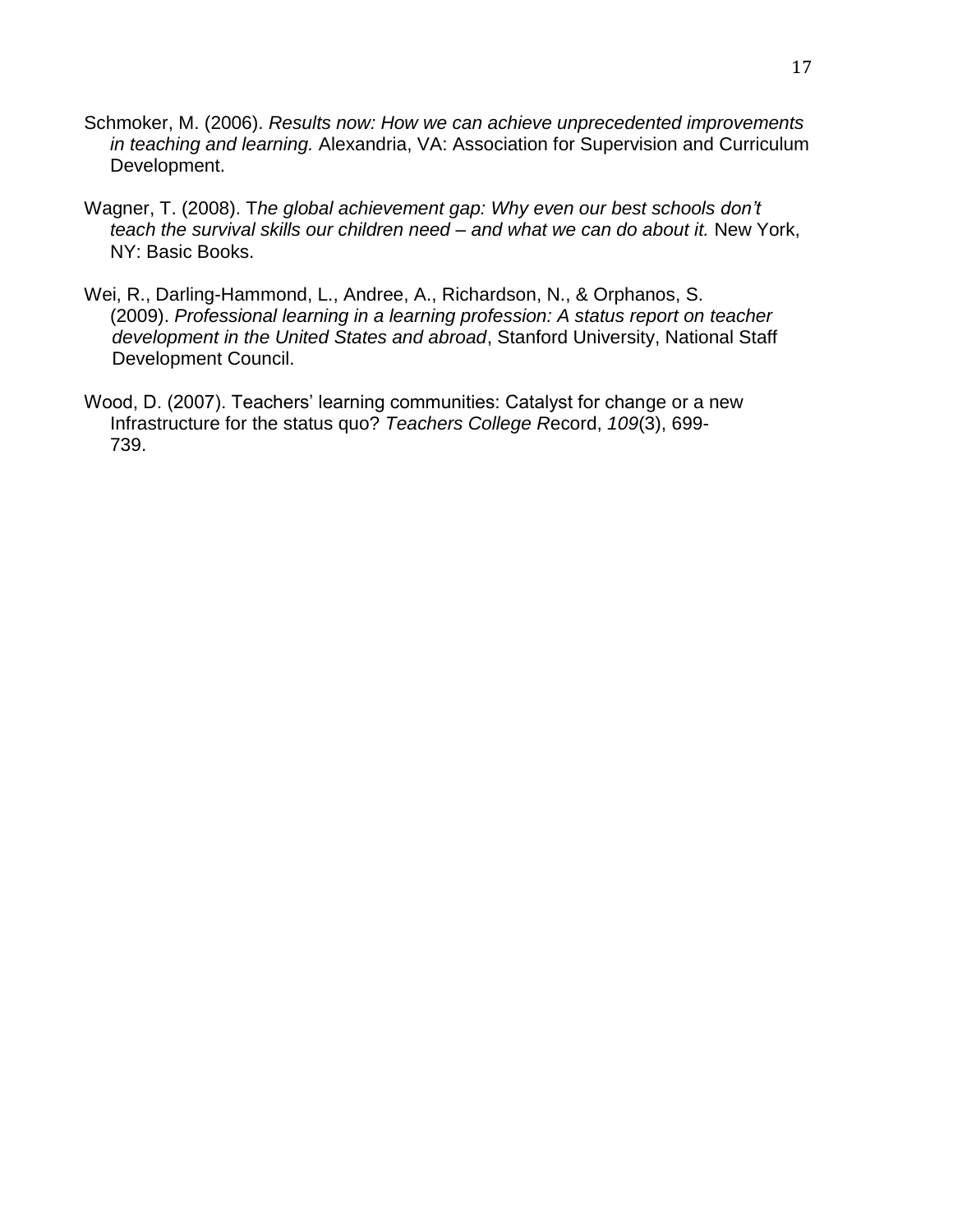# **Appendix A**

# **Focus Group Questions**

# **1. Opening Question (all participants will be asked to answer):**

In just 60 seconds, tell us who you are, where you teach, and what you most enjoy doing when you are not teaching.

# **2. Introductory Questions:**

What is the first thing that comes to mind when you hear the phrase "professional development"?

# **3. Transitions Questions**

Please describe a professional development experience that you have had recently or in the past two years?

In general, what have been your impressions of professional development?

# **5. Key Questions**

Thinking back to a positive professional development experience, what did you find most helpful?

(Probe) Please explain how your teaching skills are different because of the experience?

(Probe) How has students' learning increased as a result of the positive professional development experience?

(Probe) What evidence do you have to support your statement?

Thinking back to a not-so-positive professional development experience, what did you find most frustrating?

Please describe any type of online professional development activity you have experienced.

Describe, with evidence to support your statement, how your teaching skills are different because of the online activity.

Describe, with evidence to support your statement, how your students learning increased as a result of the online activity.